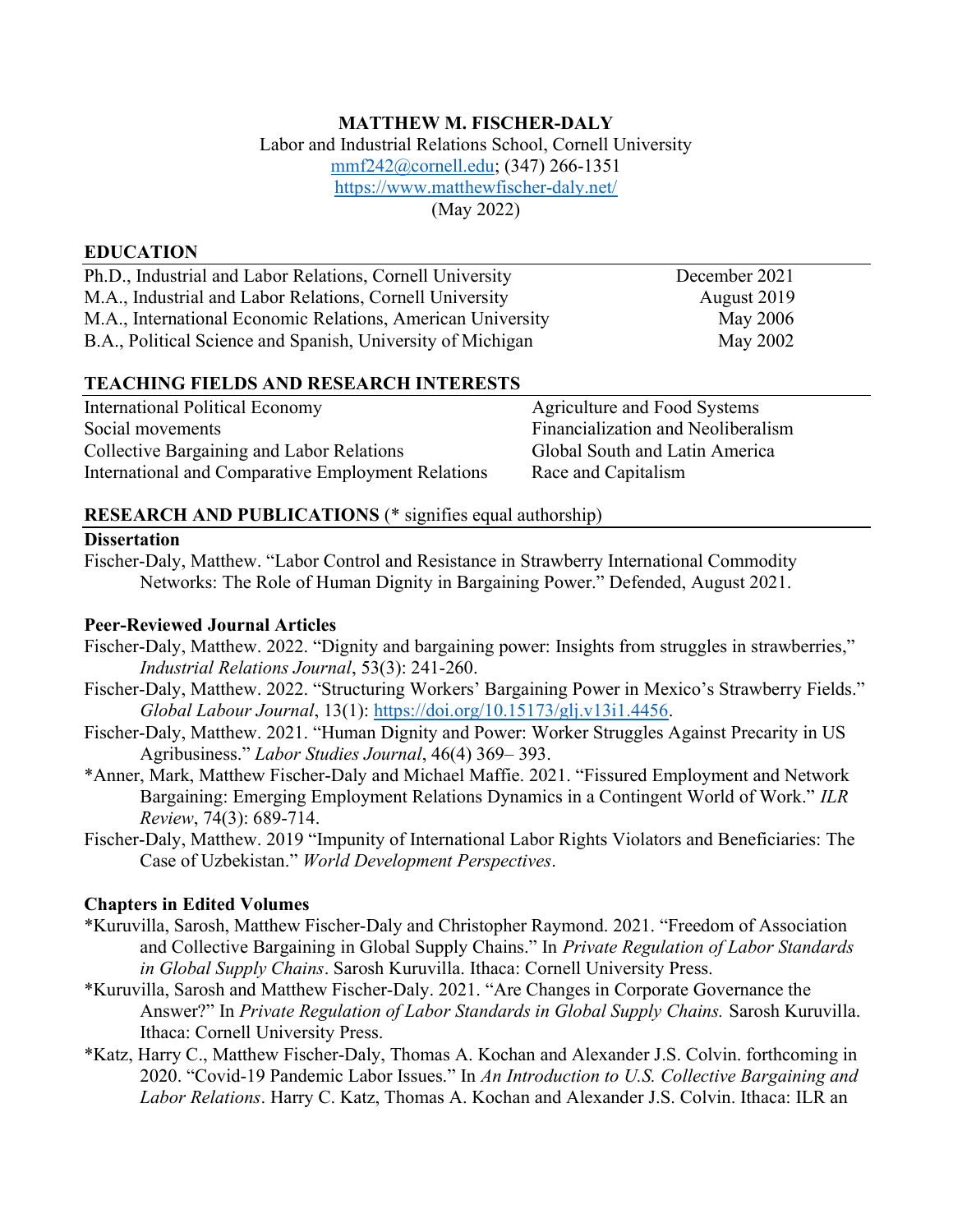imprint of Cornell University Press.

- \*Ewart James, Joanna and Matthew Fischer-Daly. 2019. "Contemporary Social Movements to End Slavery – NGOs." In The SAGE Handbook of Human Trafficking and Modern Day Slavery. Jennifer Bryson Clark and Sasha Poucki (Editors). London: SAGE Publications.
- \*Fischer-Daly, Matthew and Ana Paula de la O Campos. 2005. "Peasant and Indigenous Communities in the Amazon." In Sister Dorothy Stang: Struggling for Sustainable Development in the Brazilian Amazon, Brigitte Bürgler, Jocelyn Farrington, Emily Hillenbrand, and Jacob Laden (editors). Washington, DC: School of International Service, American University.

## Book Reviews

- Fischer-Daly, Matthew. 2018. "Informal Workers and Collective Action: A Global Perspective," by Adrienne E. Eaton, Susan J. Schurman, & Martha A. Chen. Comparative Labor Law & Policy Journal.
- Fischer-Daly, Matthew. 2017. "Achieving Workers' Rights in the Global Economy," by Richard P. Applebaum and Nelson Lichtenstein (editors). ILR Review.

## Published Reports

- \*Fischer-Daly, Matthew and Mark Anner. 2021. "Fighting for Work with Dignity in the Fields: Agriculture Global Supply Chains in Morocco, Colombia, Guatemala, and Mexico." Solidarity Center and the Center for Global Workers' Rights, Pennsylvania State University.
- Fischer-Daly, Matthew. 2021. "Strawberry Global Supply Chains in Mexico." Solidarity Center and the Center for Global Workers' Rights, Pennsylvania State University.
- \*Fischer-Daly, Matthew and Glenn Perusek. 2018. "The Power of Workers in Global Agriculture Supply Chains: Collective Bargaining between Confederación Democratique du Travail and Les Domaines Brahim Zniber-Diana Holding Group, Morocco." Solidarity Center and the Center for Global Workers' Rights, Pennsylvania State University.
- \*Campbell, Brian and Matthew Fischer-Daly. 2014. "The System of Forced Labor Cotton Production in Uzbekistan." International Labor Rights Forum.
- Muradov, Bakhodyr, Alisher Ilkhamov, Matthew Fischer-Daly and Jeff Goldstein. 2014. "Uzbekistan's Cotton Sector: Financial Flows and Distribution of Resources." Open Society Foundations.
- \*Fischer-Daly, Matthew and Umida Niyazova. 2012. "A Systemic Problem: State-Sponsored Forced Labour in Uzbekistan's Cotton Sector Continues in 2012." The Cotton Campaign and Uzbek-German Forum for Human Rights.
- Fischer-Daly, Matthew. 2011. "Final Technical Progress Report: Project Cultivar Advancing Labor Rights in Agriculture in the Dominican Republic, Honduras and Nicaragua." Social Accountability International.

#### AWARDS & GRANTS

| Seidman Prize for labor relations research, ILR School, Cornell University         | 2021 |
|------------------------------------------------------------------------------------|------|
| International Travel Research Grant, Einaudi Center, Cornell University            | 2020 |
| Michele Sicca Research Grant, Einaudi Center European Programs, Cornell University | 2020 |
| Benjamin Miller Scholarship, ILR School, Cornell University                        | 2019 |
| ILR Theme Grant on Inequality and Work, ILR School, Cornell University             | 2019 |
| ILR Travel Grant, ILR International Programs, Cornell University                   | 2019 |

## SELECTED CONFERENCE PAPERS AND INVITED PRESENTATIONS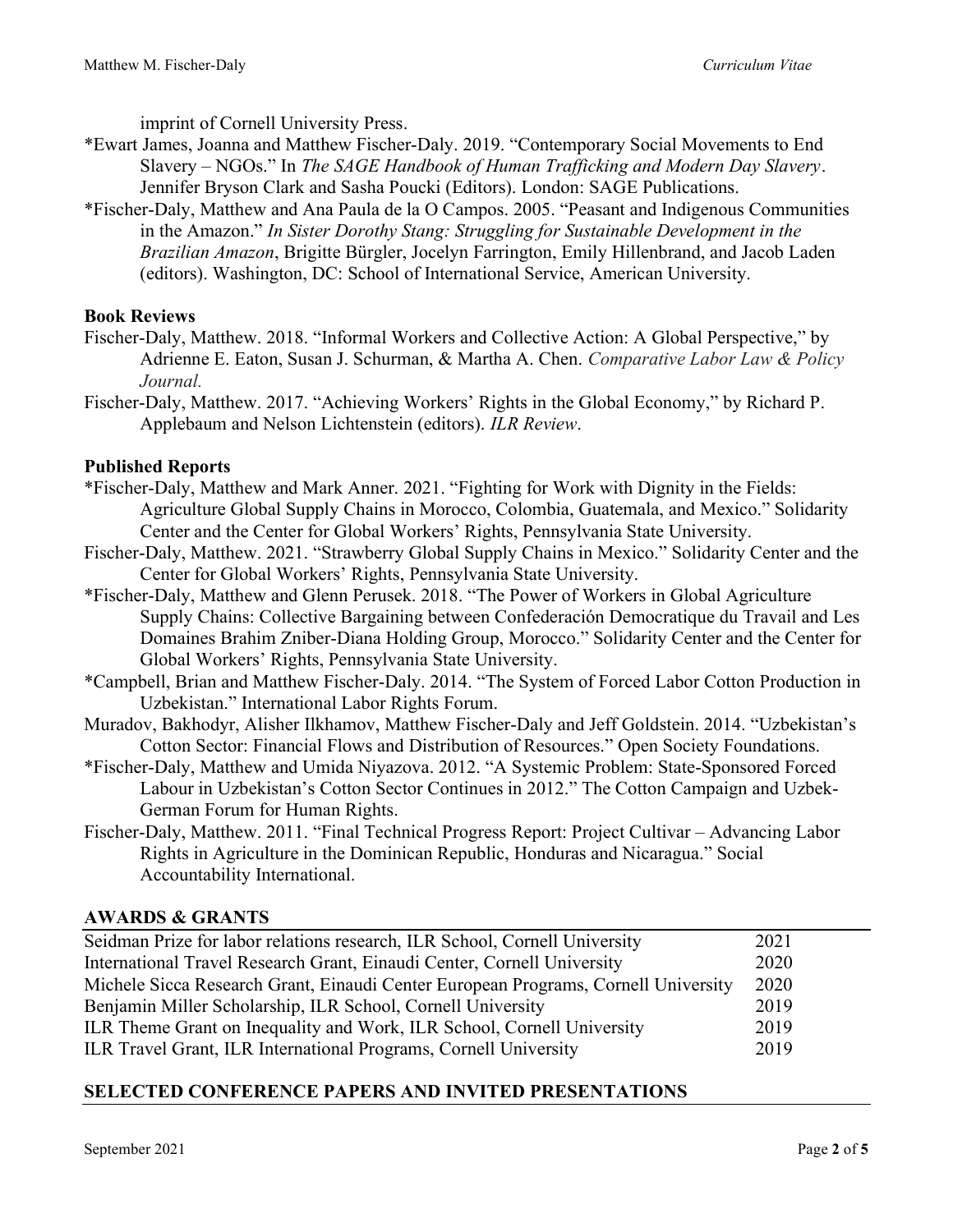- 2021: Paper Presentation. "Labor Control and Resistance in Strawberry International Commodity Networks: The Role of Human Dignity in Bargaining Power." 19<sup>th</sup> International Labor and Employment Relations Association World Conference, June.
- 2020: Paper Presentation. "Commodity Chains as Labor Control Systems: The case of strawberry production in the San Quintin Valley of Mexico." Labor and Employment Relations Association 71st Annual Meeting, June
- 2020: Paper Presentation. "Commodity Chains as Labor Control Systems: The case of strawberry production in the San Quintin Valley of Mexico." International Labor and Employment Relations Association Regional Congress of the Americas, June
- 2019: Paper Presentation. "Fissured Employment Relations and Networked Solidarity: Emerging Patterns of Bargaining in an Increasingly Contingent World of Work." Labor and Employment Relations Association  $70<sup>th</sup>$  Annual Meeting, June.
- 2018: Paper Presentation. "Current Collective Bargaining in Agriculture Supply Chains." Labor and Employment Relations Association 69<sup>th</sup> Annual Meeting, June.
- 2017: Invited talk. "Workers' Rights & Health & Safety in Banana, Sugar & Cotton Agribusiness." Worker Health and Precarious Work in Global Supply Chains, Spring Symposium, Center for Global Workers' Rights, School of Labor and Employment Relations, Pennsylvania State University, March.
- 2016: Guest lecture. "Uzbekistan: Migration, Politics and Human Rights." Industrial and Labor Relations School, Cornell University.
- 2015: Guest Lecture. "International Labor Rights Institutions and Ending Forced Labor in the Cotton Industry." Industrial and Labor Relations School, Cornell University.
- 2012: Invited webinar. "Implementing Living Wages in Global Supply Chains." International Society of Sustainability Professionals, January.
- 2009: Invited talk. "Organizing for Gender Equity at Work and Society." 11<sup>th</sup> Women's Colloquium of the Movement of Working and Unemployed Women María Elena Cuadra, Managua, Nicaragua.

## TEACHING EXPERIENCE

## Cornell University, 2016-2021

Instructor, School of Industrial and Labor Relations Course: "Collective Bargaining and Labor Relations"

 $\bullet$  Fall 2021

Teaching Assistant, School of Industrial and Labor Relations Course: "Migration: Histories, Controversies, and Perspectives"

• Professor Shannon Gleeson, Fall 2021

Course: "Collective Bargaining and Labor Relations"

- Professor Harry Katz, Fall 2016, Fall 2017, Spring 2018, Fall 2020
- Professor Ariel Avgar, Spring 2017
- Professor Rachel Aleks, Spring 2019

Course: Comparative Labor Movements in Latin America, Spanish section

Professor Maria Lorena Cook, Fall 2017

## RELATED EMPLOYMENT

International Labour Organization, June 2021-September 2021 Consultant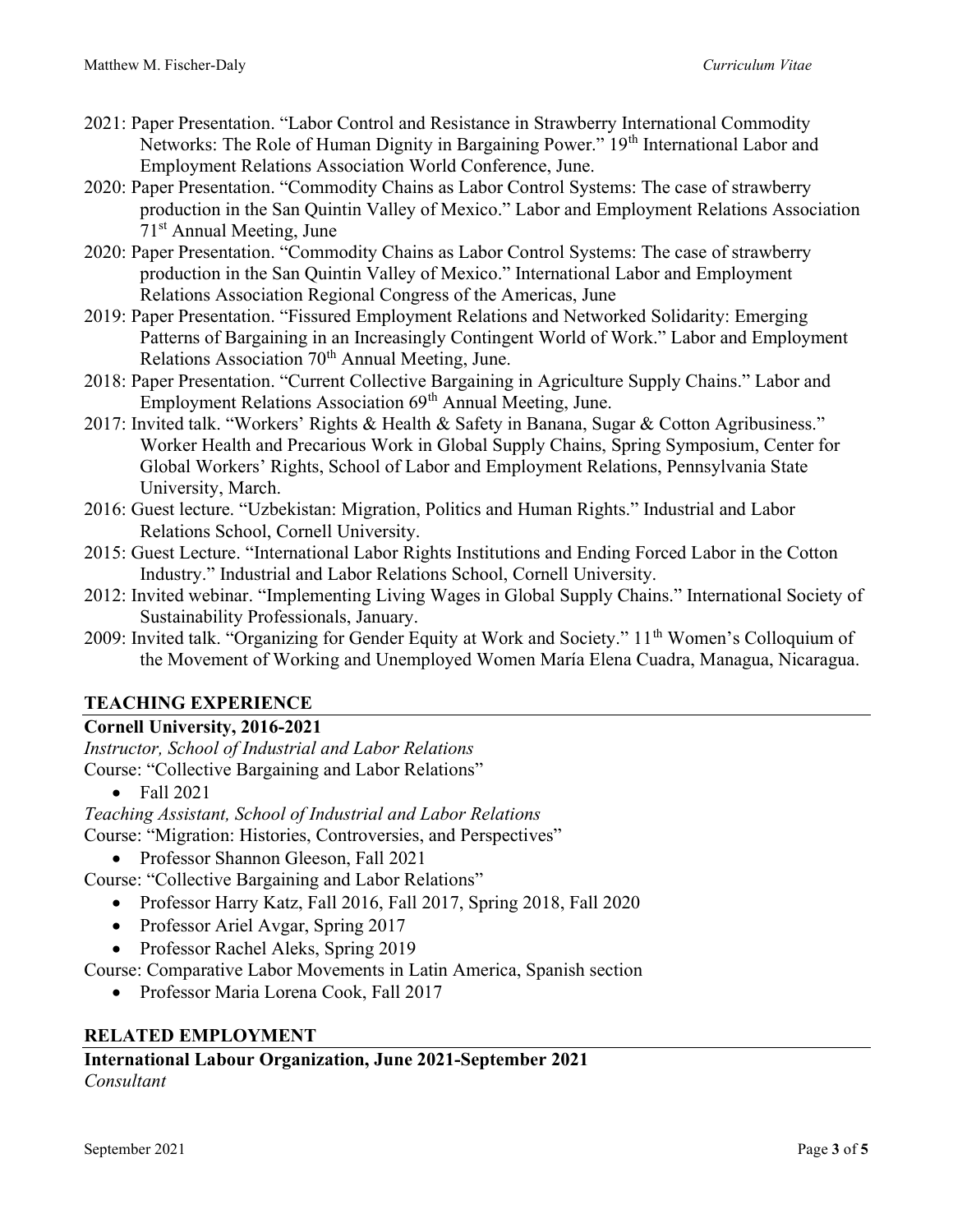• Provided a report on collective bargaining responses to the COVID-19 pandemic in the United States of America

## Center for Global Workers' Rights, School of Labor and Employment Relations, Pennsylvania State University, 2017-2021

#### Research Consultant and Report Writer

• Conducted research, authored, and co-authored reports on workers' rights in global supply chains in the commercial agriculture industry, including wine and olive oil in Morocco, bananas in Guatemala, and strawberries in Mexico.

## Cornell University

Research Assistant, School of Industrial and Labor Relations

- Professor Sarosh Kuruvilla Summer 2017, Summer 2018
- Professor Harry Katz Summer 2019, Fall 2019, Summer 2020, Spring 2021

## Sweatfree Purchasing Consortium, 2019

Program Coordinator

- Led development of a five-year strategic plan
- Facilitated meetings of the board of directors

# Cornell Farmworker Program, Cornell University March – December 2018

Research Intern

- Provided Spanish translation and facilitated immigrant farmworker legal clinics
- Conducted needs assessment interviews of farmworkers, managers and owners

## International Labor Rights Forum, April 2012 – August 2016

Coordinator of the Cotton Campaign to End Forced Labor in the Cotton Sector

- Lobbied governments, businesses, investors, the World Bank, International Labour Organization and United Nations agencies to use their leverage to end state-sponsored forced labor in the cotton sector, resulting in the government of Uzbekistan implementing a policy to reduce child labor and beginning an ILO program to address forced labor
- Developed capacity-building programs that supported human rights monitoring and reporting in Uzbekistan and Turkmenistan, which produced the data used in advocacy
- Facilitated meetings and strategic planning of the business association, corporate, investor, NGO, and union members of the campaign coalition

#### Social Accountability International, September 2006 – March 2012

Senior Manager

- Designed, fundraised, and implemented programs to increase labor standards implementation in Central America, China and India in collaboration with local partners
- Designed and facilitated training workshops on labor standards for managers and workers in agriculture and apparel industries, for labor inspectors in Central America, and for auditors of the SA8000 certification
- Coordinated the international conference Human Rights at Work: The Next Decade

The Development Group for Alternative Policies, September 2005 - August 2006 Research Intern

 Contributed research, report writing, and administrative support to the Structural Adjustment Participatory Review Initiative (SAPRI) and the Alliance for Responsible Trade, Hemispheric Social Alliance

#### Kenan Institute of Public Enterprise, June 2005 - August 2005; Washington, DC

#### Research Intern

• Conducted research for Trade Imbalance: The Struggle to Weigh Human Rights Concerns in